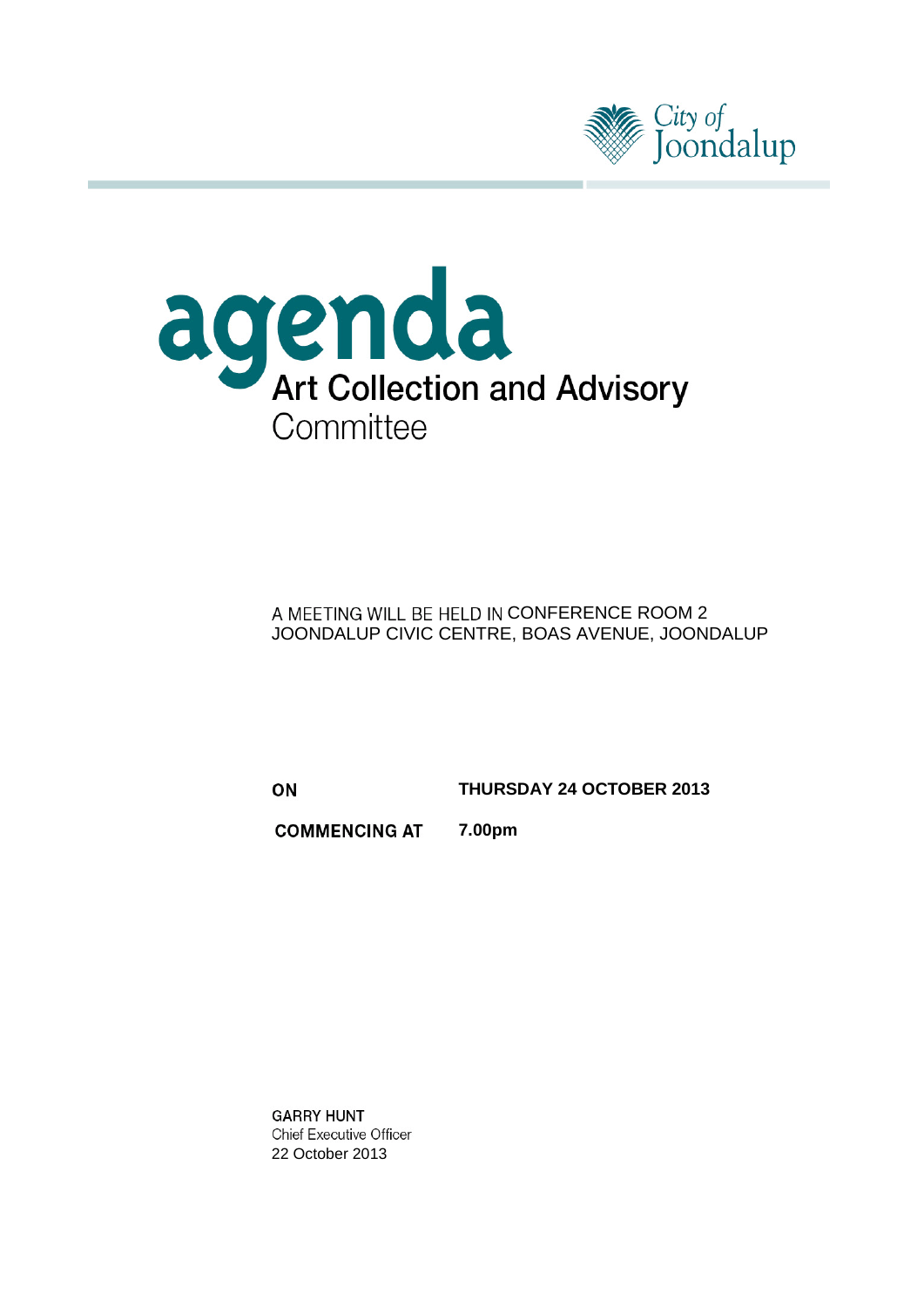### **PROCEDURES FOR PUBLIC QUESTION TIME**

The following procedures for the conduct of Public Question Time were adopted at the Council meeting held on 17 March 2009:

#### **Questions asked verbally**

- 1 Members of the public are invited to ask questions at Committee Meetings.
- 2 Questions asked at a Committee meeting should relate to items on the Committee agenda.
- 3 A register will be provided for those persons wanting to ask questions to enter their name. Persons will be requested to come forward in the order in which they are registered, and to give their name and address.
- 4 Public question time will be limited to two minutes per member of the public, with a limit of two questions per member of the public.
- 5 Statements are not to precede the asking of a question during public question time. Statements should be made during public statement time.
- 6 Members of the public are encouraged to keep their questions brief to enable everyone who desires to ask a question to have the opportunity to do so.
- 7 Public question time will be limited to the legislative minimum of fifteen minutes and may be extended in intervals of up to 10 minutes by resolution of the Committee, but the total time allocated for public questions to be asked and responses to be given is not to exceed 35 minutes in total. Public question time is declared closed following the expiration of the allocated time period, or earlier than such time where there are no further questions.
- 8 Questions are to be directed to the Presiding Member and should be asked politely in good faith and are not to be framed in such a way as to reflect adversely or be defamatory on a particular Committee Member or City employee. The Presiding Member shall decide to:
	- Accept or reject any question and his/her decision is final;
	- Nominate a member of the Committee and/or City employee to respond to the question;
	- Take a question on notice. In this case a written response will be provided as soon as possible, and included in the agenda of the next Committee meeting.
- 9 Where a Committee Member is of the opinion that a member of the public is:
	- asking a question at a Committee meeting that is not relevant to the purpose for which the meeting has been called;
	- making a statement during public question time;

they may bring it to the attention of the Presiding Member.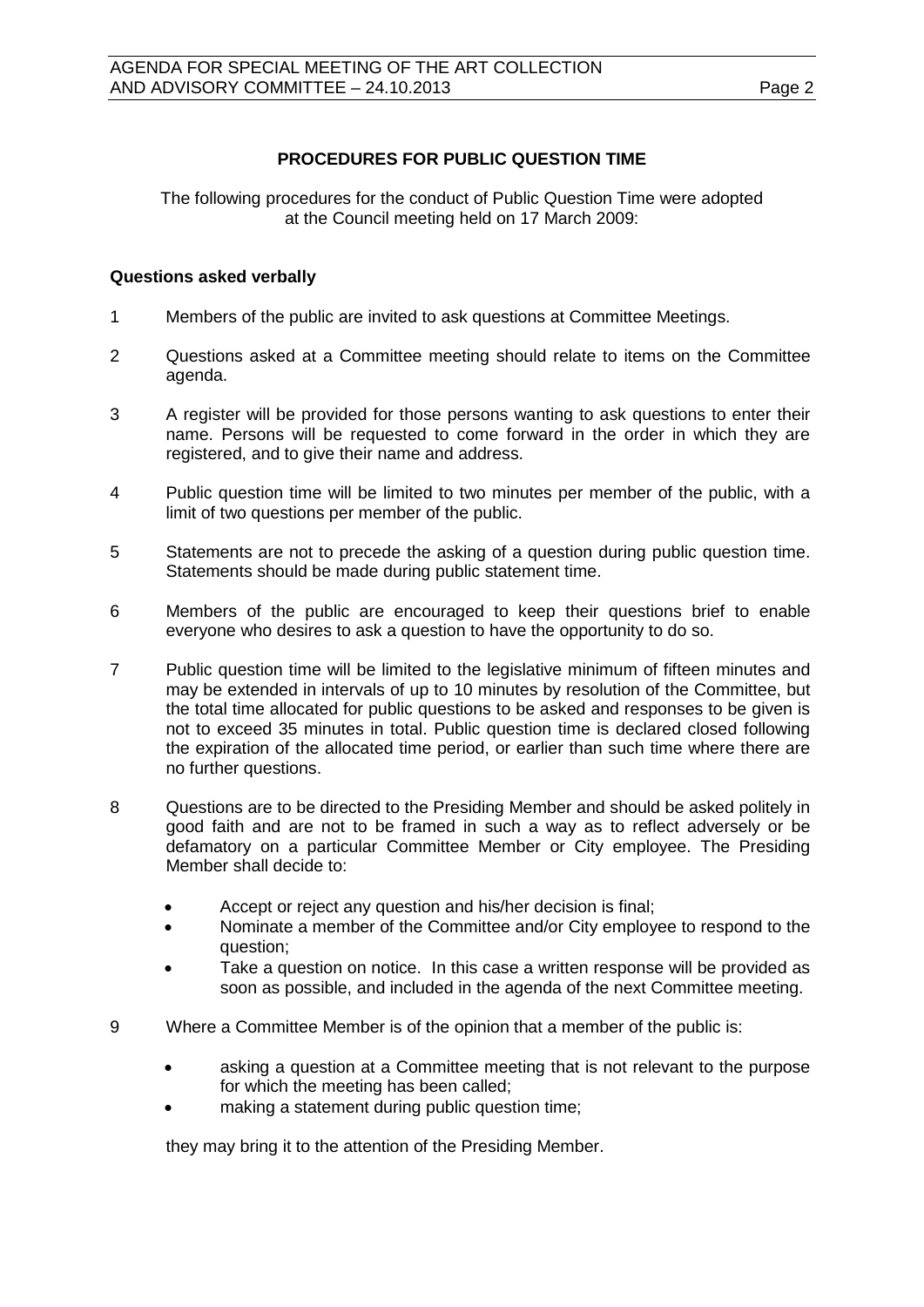- 10 Questions and any response will be summarised and included in the minutes of the Committee meeting.
- 11 It is not intended that question time should be used as a means to obtain information that would not be made available if it was sought from the City's records under Section 5.94 of the *Local Government Act 1995* or the *Freedom of Information (FOI) Act 1992*. Where the response to a question(s) would require a substantial commitment of the City's resources, the Chief Executive Officer (CEO) will determine that it is an unreasonable impost upon the City and refuse to provide it. The CEO will advise the member of the public that the information may be sought in accordance with the *FOI Act 1992*.

### **Questions in Writing – (Residents and/or ratepayers of the City of Joondalup only).**

- 1 Only City of Joondalup residents and/or ratepayers may submit questions to the City in writing.
- 2 Questions asked at a Committee meeting should relate to items on the Committee agenda.
- 3 The City will accept a maximum of five written questions per City of Joondalup resident/ratepayer. To ensure equality and consistency, each part of a multi-part question will be treated as a question in its own right.
- 4 Questions lodged by 9.00am on the day immediately prior to the scheduled Committee meeting will be responded to, where possible, at the Committee meeting. These questions, and their responses, will be distributed to Elected Members and made available to the public in written form at the meeting.
- 5 The Presiding Member shall decide to accept or reject any written question and his/her decision is final. Where there is any concern about a question being offensive, defamatory or the like, the Presiding Member will make a determination in relation to the question. Questions determined as offensive, defamatory or the like will not be published. Where the Presiding Member rules questions to be out of order, an announcement to this effect will be made at the meeting, including the reason(s) for the decision.
- 6 The Presiding Member may rule questions out of order where they are substantially the same as questions previously submitted and responded to.
- 7 Written questions unable to be responded to at the Committee meeting will be taken on notice. In this case, a written response will be provided as soon as possible and included on the agenda of the next Committee meeting.
- 8 A person who submits written questions may also ask questions at a Committee meeting and questions asked verbally may be different to those submitted in writing.
- 9 Questions and any response will be summarised and included in the minutes of the Committee meeting.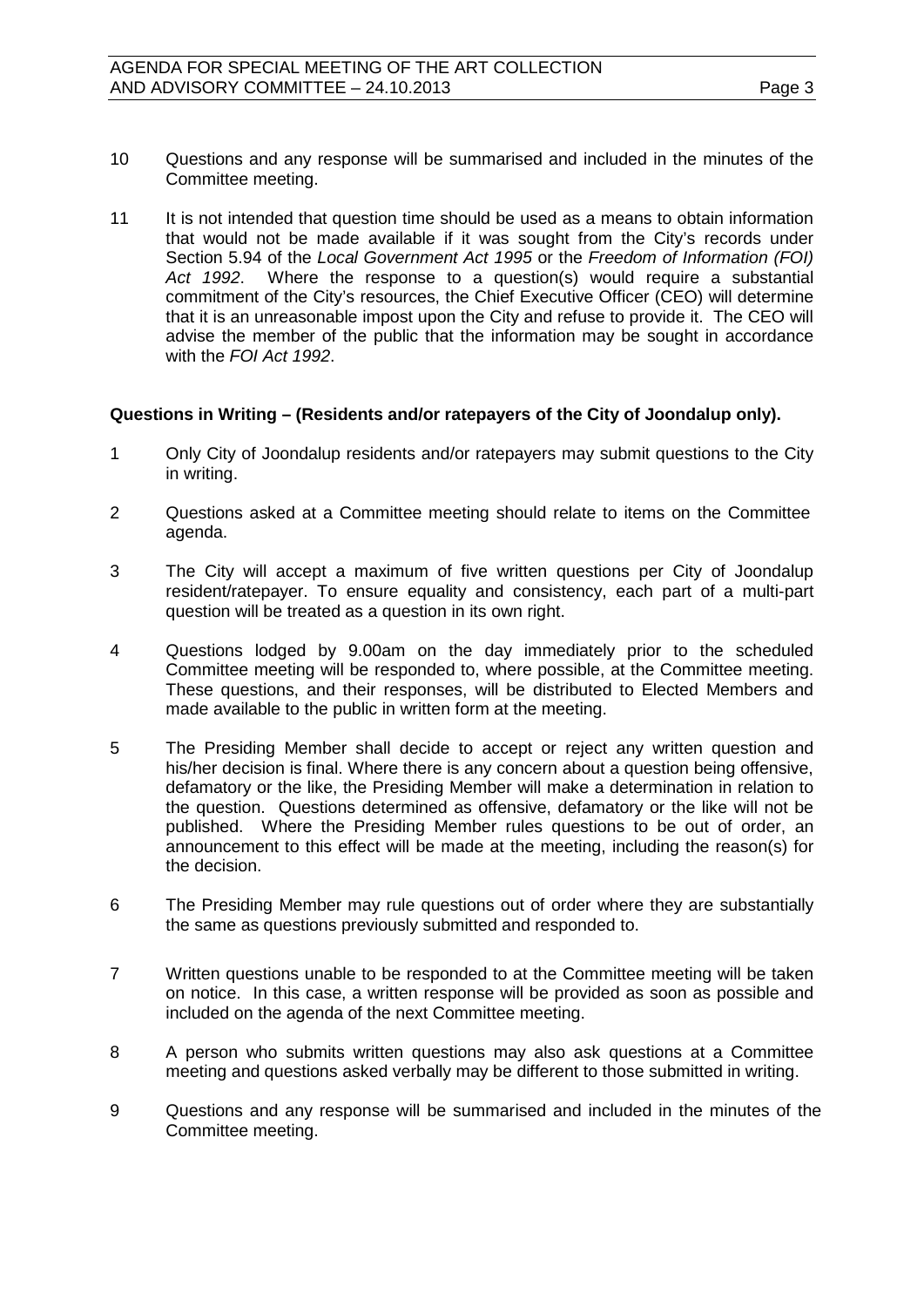10 It is not intended that question time should be used as a means to obtain information that would not be made available if it was sought from the City's records under Section 5.94 of the *Local Government Act 1995* or the *Freedom of Information (FOI) Act 1992.* Where the response to a question(s) would require a substantial commitment of the City's resources, the Chief Executive Officer (CEO) will determine that it is an unreasonable impost upon the City and refuse to provide it. The CEO will advise the member of the public that the information may be sought in accordance with the *FOI Act 1992*.

#### **DISCLAIMER**

Responses to questions not submitted in writing are provided in good faith and as such, should not be relied upon as being either complete or comprehensive.

#### **PROCEDURES FOR PUBLIC STATEMENT TIME**

The following procedures for the conduct of Public Statement Time were adopted at the Council meeting held on 18 December 2007:

- 1 Members of the public are invited to make statements, either verbally or in writing, at Committee meetings.
- 2 Statements made at a Committee meeting should relate to items on the Committee agenda.
- 3 A register will be provided for those persons wanting to make a statement to enter their name. Persons will be requested to come forward in the order in which they are registered, and to give their name and address.
- 4 Public statement time will be limited to two minutes per member of the public.
- 5 Members of the public are encouraged to keep their statements brief to enable everyone who desires to make a statement to have the opportunity to do so.
- 6 Public statement time will be limited to a maximum of 15 minutes. Public statement time is declared closed following the 15 minute allocated time period, or earlier than such time where there are no further statements.
- 7 Statements are to be directed to the Presiding Member and are to be made politely in good faith and are not to be framed in such a way as to reflect adversely or be defamatory on a particular Elected Member or City employee.
- 8 Where a Committee Member is of the opinion that a member of the public is making a statement at a Committee meeting that is not relevant to the purpose for which the meeting has been called, they may bring it to the attention of the Presiding Member who will make a ruling.
- 9 A member of the public attending a Committee meeting may present a written statement rather than making the statement verbally if he or she so wishes.
- 10 Statements will be summarised and included in the minutes of the Committee meeting.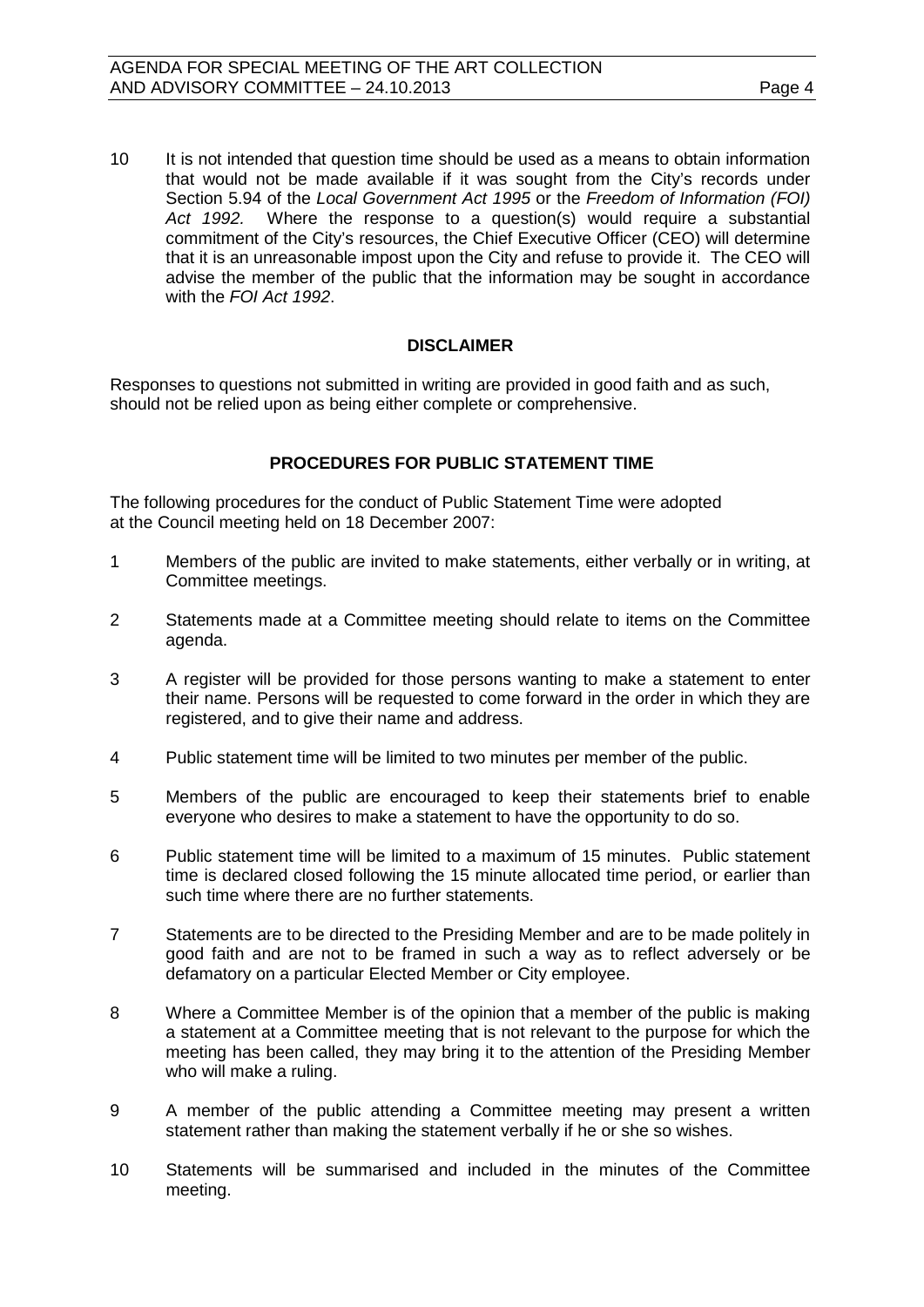# **TABLE OF CONTENTS**

| Item No. | Title                                                                                          | Page No. |
|----------|------------------------------------------------------------------------------------------------|----------|
|          | Declaration of Opening                                                                         | 7        |
|          | <b>Election of Presiding Member</b>                                                            | 7        |
|          | <b>Election of Deputy Presiding Member</b>                                                     | 8        |
|          | <b>Public Question Time</b>                                                                    | 9        |
|          | <b>Public Statement Time</b>                                                                   | 9        |
|          | Apologies/Leave of absence                                                                     | 9        |
|          | Declarations of Interest                                                                       | 9        |
|          | Report                                                                                         | 10       |
| 1        | 2013 - City of Joondalup's Community Invitation Art Award -<br><b>Artworks For Acquisition</b> | 10       |
|          | Closure                                                                                        | 14       |
|          |                                                                                                |          |

#### **Note:**

Clause 77 of the City's Standing Orders Local Law 2005 states:

*"Unless otherwise provided in this local law, the provisions of this local law shall apply to meetings of committees with the exception of:*

- *(a) Clause 29 (Members seating) and*
- *(b) Clause 54 (Limitation on members speaking)"*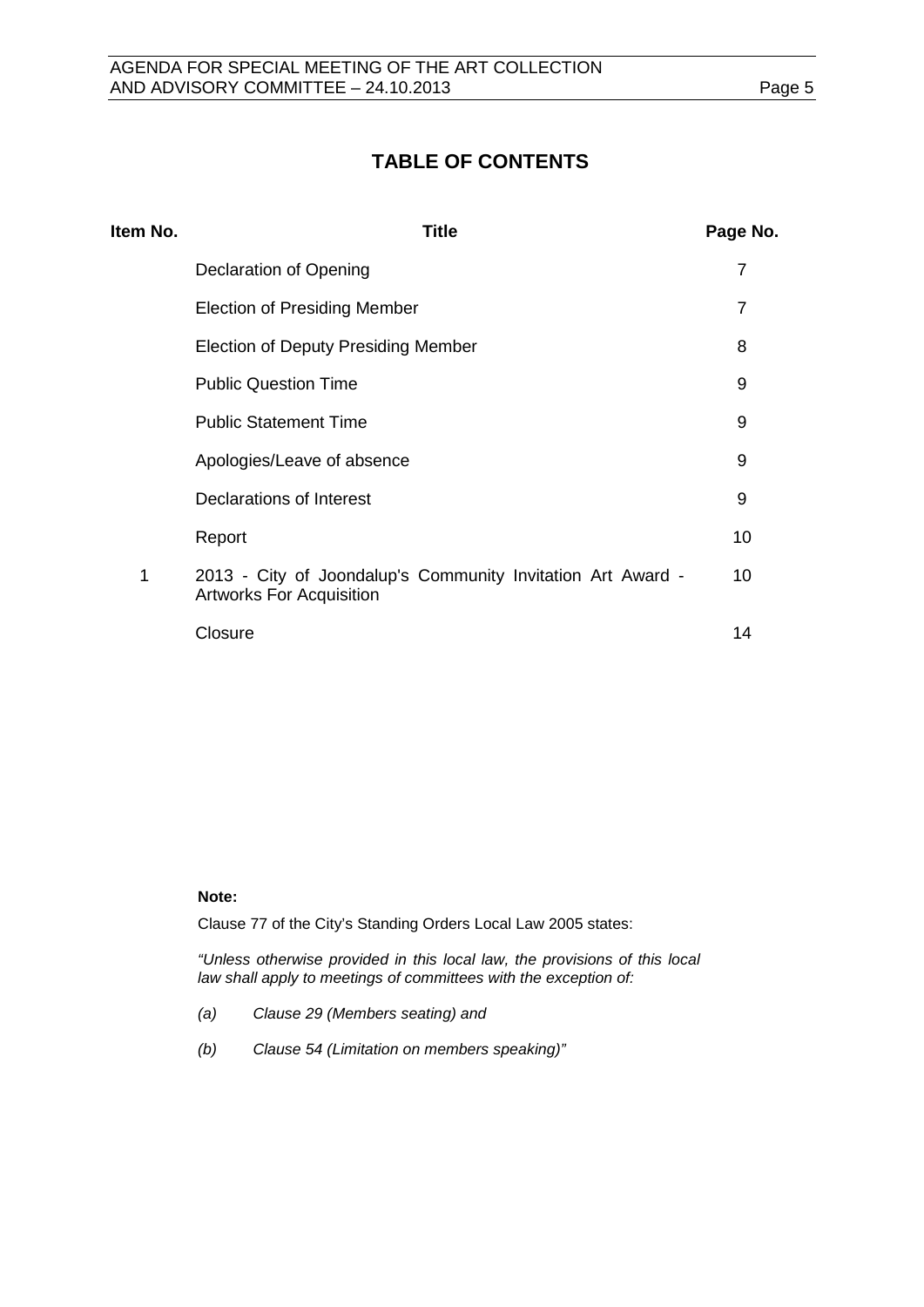# **CITY OF JOONDALUP**

Notice is hereby given that a Special meeting of the **Art Collection and Advisory Committee** will be held in Conference Room 2, Joondalup Civic Centre, Boas Avenue, Joondalup on **Thursday 24 October 2013** commencing at **7.00pm.**

GARRY HUNT Chief Executive Officer  $\Box$  Joondalup Joondalup 22 October 2013 Western Australia

# **AGENDA**

### **Committee Members (8):**

To be appointed at the Special meeting of Council to be held on 22 October 2013.

#### **Quorum for Meetings (4):**

The quorum for a meeting is to be at least 50% of the number of offices (whether vacant or not) of members of the committee.

#### **Simple Majority (4):**

A simple majority is to be more than 50% of those members present at the meeting.

#### **Absolute Majority:**

An absolute majority vote is to be more than 50% of the number of officers (whether vacant or not) of the committee.

#### **Casting Vote:**

In the event that the vote on a motion is tied, the presiding person must cast a second vote.

#### *Terms of Reference:*

*To:*

- *approve art acquisitions within the available adopted budget funds;*
- *develop and maintain a visual art collection of significance and repute that reflects the cultural aspirations of the City of Joondalup and its expressed goals and policies;*
- *build an art collection of appreciating financial value, which constitutes a sound investment for the City;*
- *collect works of visual art of demonstrable excellence by artists of significance, consistent with the perceived developments in West Australian contemporary art;*
- *collect and commission selectively works of art which enhance the existing Collection and which foster an understanding, enjoyment and appreciation of the visual arts among the broader community and members of the general public;*
- *review the criteria established to determine the award winners;*
- *perform an oversight role in relation to the strategic direction of the City's Community Art Exhibition and Invitational Art Award.*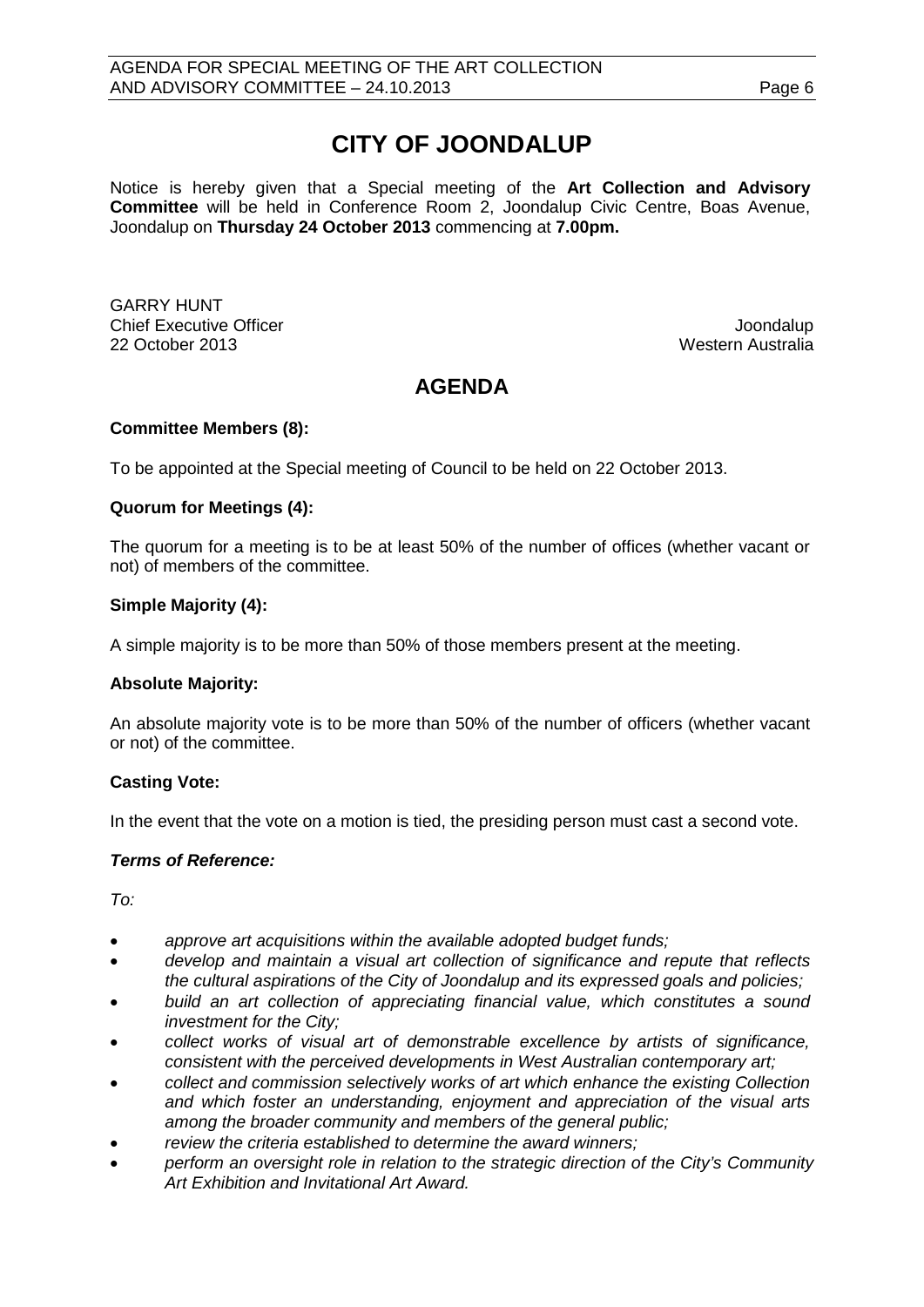### <span id="page-6-0"></span>**DECLARATION OF OPENING**

### <span id="page-6-1"></span>**ELECTION OF PRESIDING MEMBER**

Section 5.12 of the *Local Government Act 1995* requires a committee appointed by a local government, to appoint a Presiding Member as the first item of business at its first meeting.

The procedure that is required to be followed is detailed in Schedule 2.3, Division 1 of the Act which is as follows:

#### **2 When the Committee elects a Presiding Member**

- (1) The office is to be filled as the first matter dealt with:
	- (a) at the first meeting of the Committee after an inaugural election or a Section 4.13 or 4.14 election or after an ordinary elections day; and
	- (b) at the first meeting of the Committee after an extraordinary vacancy occurs in the office.
- (2) If the first ordinary meeting of the Committee is more than three weeks after an extraordinary vacancy occurs in the office, a special meeting of the Council is to be held within that period for the purpose of filling the office.

#### **3 CEO to preside**

The CEO is to preside at the meeting until the office is filled.

#### **4 How the Presiding Member is elected**

- (1) The Committee is to elect a Committee member to fill the office.
- (2) The election is to be conducted by the CEO in accordance with the procedure prescribed.
- (3) Nominations for the office are to be given to the CEO in writing before the meeting or during the meeting before the close of nominations.
- (3a) Nominations close at the meeting at a time announced by the CEO, which is to be a sufficient time after the announcement by the CEO that nominations are about to close to allow for any nominations made to be dealt with.
- (4) If a Committee Member is nominated by another Committee Member the CEO is not to accept the nomination unless the nominee has advised the CEO, orally or in writing, that he or she is willing to be nominated for the office.
- (5) The Committee Members are to vote on the matter by secret ballot as if they were electors voting at an election.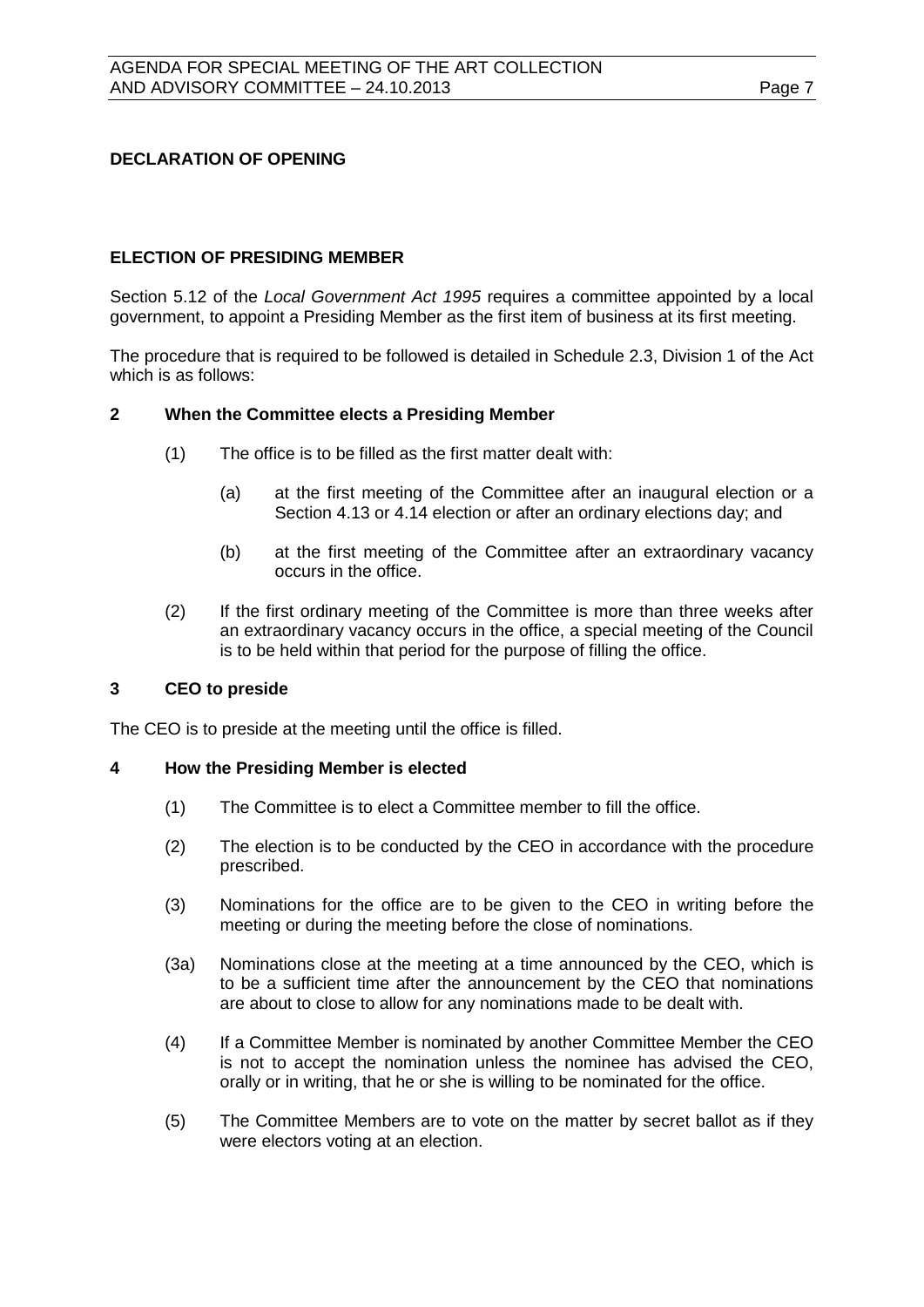(7) As soon as practicable after the result of the election is known, the CEO is to declare and give notice of the result in accordance with the regulations, if any.

#### **5 Votes may be cast a second time**

- (1) If when the votes cast under Clause 4(5) are counted there is an equality of votes between two or more candidates who are the only candidates in, or remaining in, the count, the count is to be discontinued and the meeting is to be adjourned for not more than seven days.
- (2) Any nomination for the office may be withdrawn, and further nominations may be made, before or when the meeting resumes.
- (3) When the meeting resumes the Committee Members are to vote again on the matter by secret ballot as if they were electors voting at an election.
- (4) The votes case under subclause (3) are to be counted, and the successful candidate determined, in accordance with Schedule 4.1 as if those votes were votes cast at an election.

### <span id="page-7-0"></span>**ELECTION OF DEPUTY PRESIDING MEMBER**

It is open for the Committee to elect a Deputy Presiding Member, who would chair the meeting in the absence of the Presiding Member. Alternatively if the Presiding Member is unavailable to chair the meeting and no Deputy Presiding Member has been appointed, in accordance with Section 5.14 of the Act, the Committee Members present at the meeting may choose one of themselves to preside over the meeting.

Should the Committee wish to elect a Deputy Presiding Member, the procedure that is required to be followed is detailed in Schedule 2.3, Division 2 of the Act is as follows:

#### **8 How the Deputy Presiding Member is elected**

- (1) The Committee is to elect a Committee member to fill the office.
- (2) The election is to be conducted in accordance with the procedure prescribed by the Presiding member, or if he or she is not present, by the CEO.
- (3) Nominations for the office are to be given to the person conducting the election in writing before the meeting or during the meeting before the close of nominations.
- (3a) Nominations close at the meeting at a time announced by the person conducting the election, which is to be a sufficient time after the announcement by that person that nominations are about to close to allow for any nominations made to be dealt with.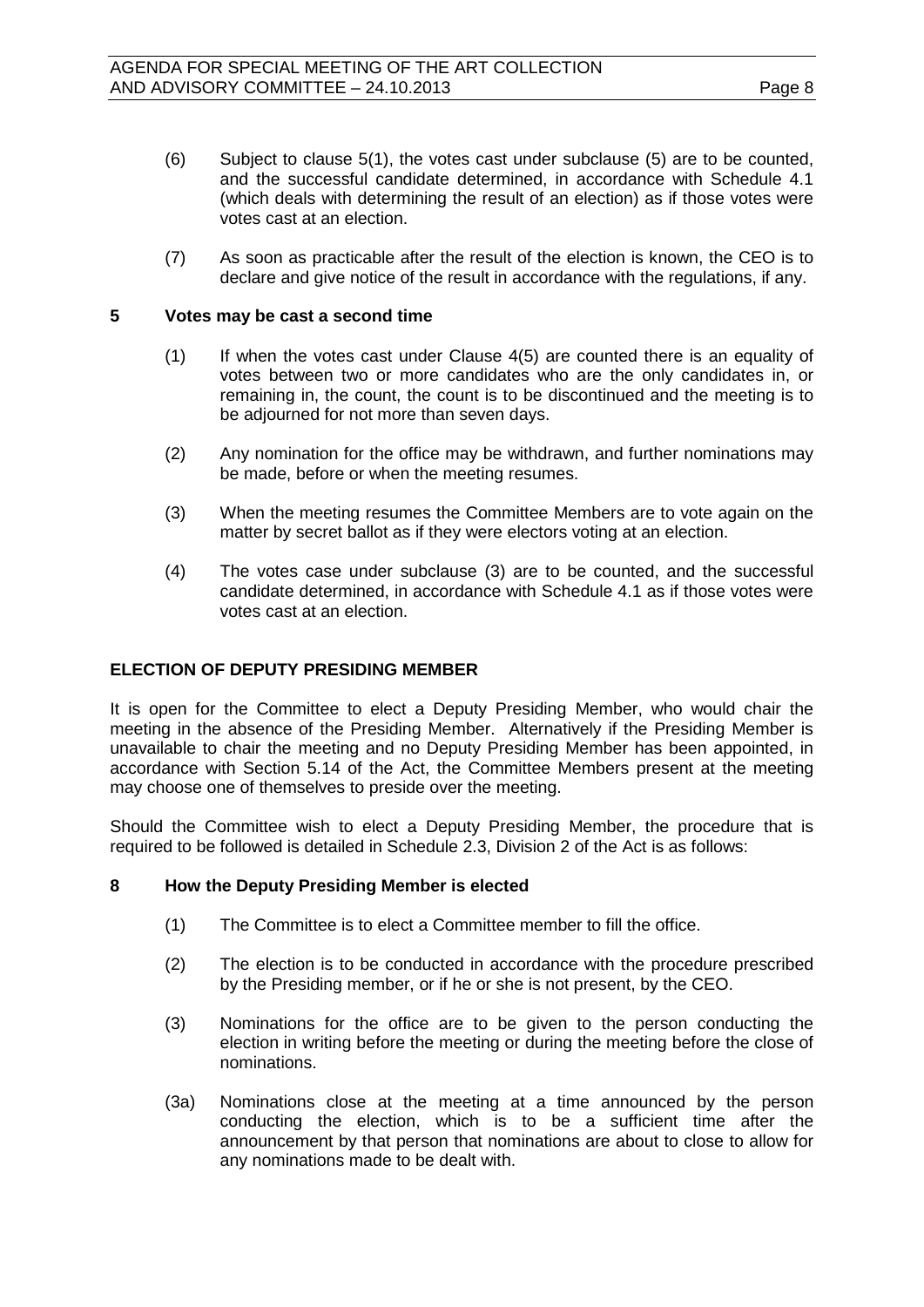- (4) If a Committee Member is nominated by another Committee Member the person conducting the election is not to accept the nomination unless the nominee has advised the person conducting the election, orally or in writing, that he or she is willing to be nominated for the office.
- (5) The Committee Members are to vote on the matter by secret ballot as if they were electors voting at an election.
- (6) Subject to clause 9(1), the votes cast under subclause (5) are to be counted, and the successful candidate determined, in accordance with Schedule 4.1 (which deals with determining the result of an election) as if those votes were votes cast at an election.
- (7) As soon as practicable after the result of the election is known, the person conducting the election is to declare and give notice of the result in accordance with the regulations, if any.

#### **9 Votes may be cast a second time**

- (1) If when the votes cast under Clause 8(5) are counted there is an equality of votes between two or more candidates who are the only candidates in, or remaining in, the count, the count is to be discontinued and, not more than seven days later, a special meeting of the Committee is to be held.
- (2) Any nomination for the office may be withdrawn, and further nominations may be made, before or when the special meeting is held.
- (3) When the special meeting is held the Committee Members are to vote again on the matter by secret ballot as if they were electors voting at an election.
- (4) The votes case under subclause (3) are to be counted, and the successful candidate determined, in accordance with Schedule 4.1 as if those votes were votes cast at an election.

#### <span id="page-8-0"></span>**PUBLIC QUESTION TIME**

#### <span id="page-8-1"></span>**PUBLIC STATEMENT TIME**

<span id="page-8-2"></span>**APOLOGIES/LEAVE OF ABSENCE**

#### <span id="page-8-3"></span>**DECLARATIONS OF INTEREST**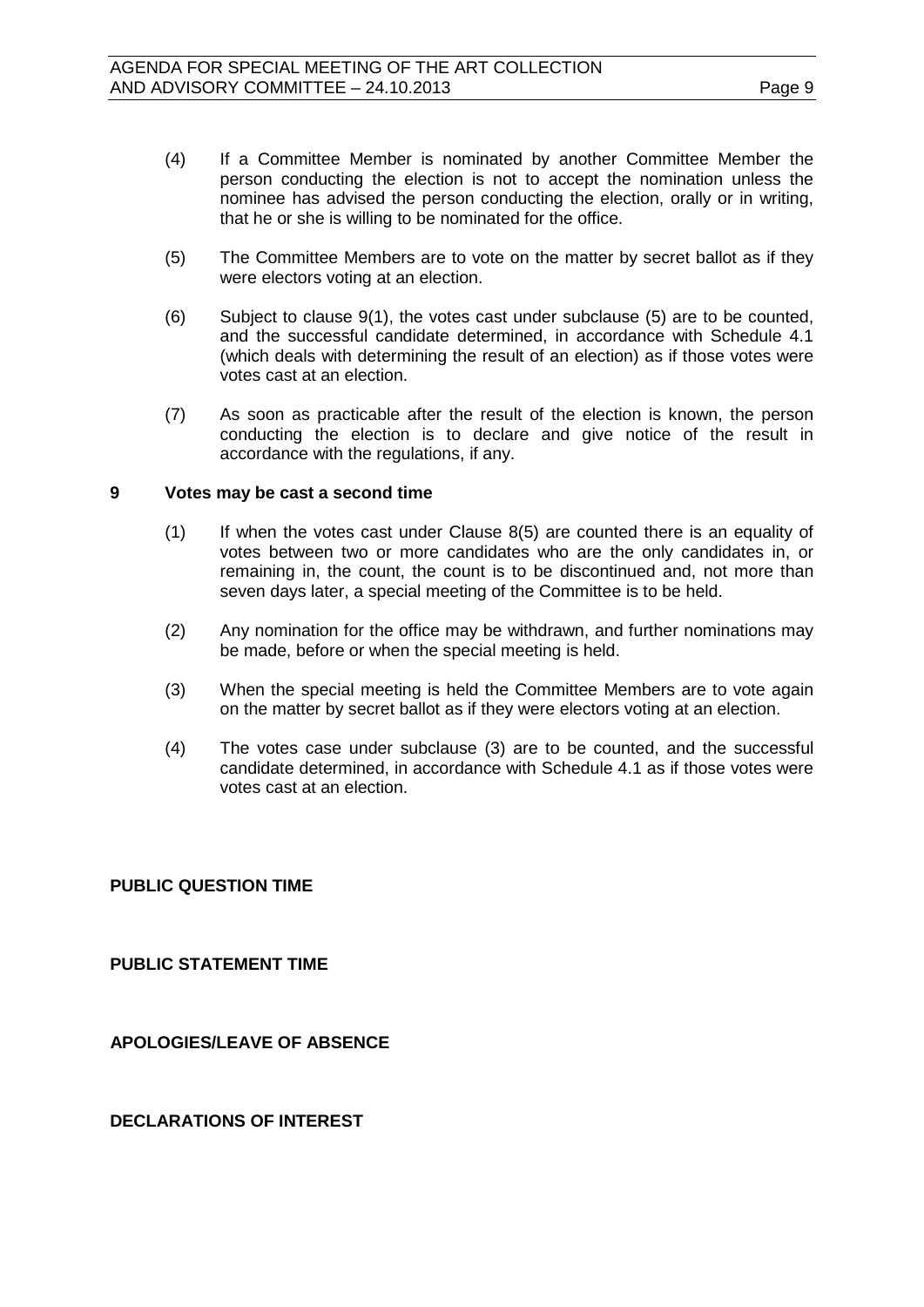#### <span id="page-9-0"></span>**REPORT**

## <span id="page-9-1"></span>**ITEM 1 2013 - CITY OF JOONDALUP'S COMMUNITY INVITATION ART AWARD - ARTWORKS FOR ACQUISITION**

| <b>WARD</b>                                  | All                                                                                                                                                                                              |
|----------------------------------------------|--------------------------------------------------------------------------------------------------------------------------------------------------------------------------------------------------|
| <b>RESPONSIBLE</b><br><b>ACTING DIRECTOR</b> | Mr Mike Smith<br><b>Corporate Services</b>                                                                                                                                                       |
| <b>FILE NUMBER</b>                           | 35613, 101515, 102850                                                                                                                                                                            |
| <b>ATTACHMENT</b>                            | Nil.                                                                                                                                                                                             |
| <b>AUTHORITY / DISCRETION</b>                | Executive - The substantial direction setting and oversight<br>role of Council, such as adopting plans and reports,<br>accepting tenders, directing operations, setting and<br>amending budgets. |

#### **PURPOSE**

For the Art Collection and Advisory Committee (ACAC) to consider the acquisition of artworks from the City's 2013 Community Invitation Art Award (CIAA).

#### **EXECUTIVE SUMMARY**

2013 marks the inaugural year for the Community Invitation Art Award, which has replaced the annual Invitation Art Award (IAA). The CIAA is an acquisitive award with eligibility limited to City of Joondalup residents or a member of the Joondalup Community Art Association (JCAA); and aims to promote and support local professional visual arts.

The CIAA offers a variety of non-acquisitive awards to support the Overall Award, which is acquisitive. The event calls for initial expressions of interest from professional local artists or members of the JCAA. From the entries received, a shortlist of artists is selected by an independent panel of industry experts to receive an invitation to exhibit a new series of three artworks.

Prior to the official opening of the CIAA, a separate independent judging panel determines the winners of four award categories. In addition, a People's Choice is awarded by popular vote (general public). In total the five award categories are as follows:

- The Overall Award.
- The Overall Runner Up Award.
- The Award for Excellence.
- The Celebrating Joondalup Award.
- The People's Choice Award.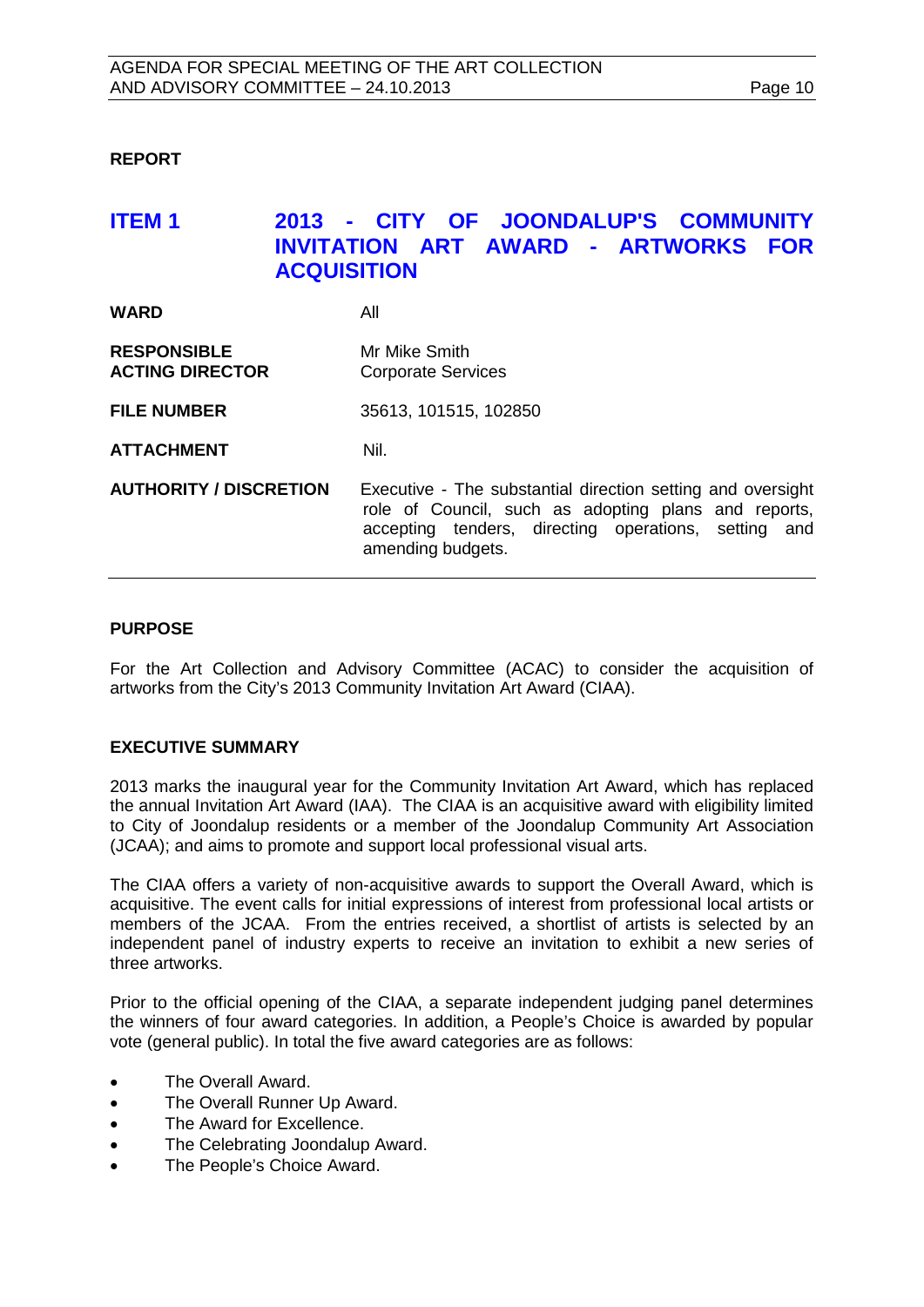A condition of the CIAA is that the winning artwork of the Overall Award is acquired by the City for its art collection.

The CIAA is officially opened by the Mayor in October of each year with members of the ACAC being briefed prior to the opening. Following the briefing and guided by ACAC being briefed prior to the opening. recommendations from the City's Curator, the ACAC determine which pieces are acquired and the Chief Executive Officer exercises his delegation and purchases those pieces. Those pieces are then reserved at the time of the opening of the CIAA.

The City currently budgets an amount of \$7,000 for the Overall Award (acquisitive prize), and has a further \$15,000 to acquire purpose identified works in the 2013-14 financial year to include the CIAA, the Community Art Exhibition and works selected by other means (for example, galleries or private collections).

### **BACKGROUND**

The City of Joondalup's CIAA is an annual exhibition that brings together a diverse selection of Western Australian leading artists and provides members of the public with access to a high standard of artworks. 2013 will be the inaugural year for the City's CIAA. The event is held in October of each year within the 'Great Space' of Lakeside Joondalup Shopping City.

As part of the CIAA, a first prize of \$7,000 is awarded to the winner of the Overall Acquisitive Award, with the City automatically acquiring that work. In addition there are four other prize categories. In total the prize categories are as follows:

- The Overall Award (acquisitive) \$7,000.
- The Overall Runner Up Award (non-acquisitive) \$2,000.
- The Award for Excellence (non-acquisitive) \$2,000.
- The Celebrating Joondalup Award (voluntary category) \$2,000.
- The People's Choice Award (all artworks eligible) \$2,000.

The IAA had a strong history in the City and within the state and national art industry; the CIAA aims to further strengthen the City's relationship with the broader arts community. The City supports Western Australian art and artists through an art acquisition program. The City adopts a multi-criteria approach to its art collection, acquisitions and awards. This approach ensures that the collection, acquisitions and awards include contemporary art and art that demonstrates local content and context.

The term 'contemporary art' is used to reference art produced at this present point in time and produced since World War II. In regard to the City's philosophy, contemporary artworks are to be conceptually resolved and reflect current practice.

### **DETAILS**

As the name suggests, the CIAA is only open to those artists that the City formally invites to exhibit. The City invited Expressions of Interest (EOI) from 14 February 2013 to 16 April 2013. A total of 27 EOIs were received.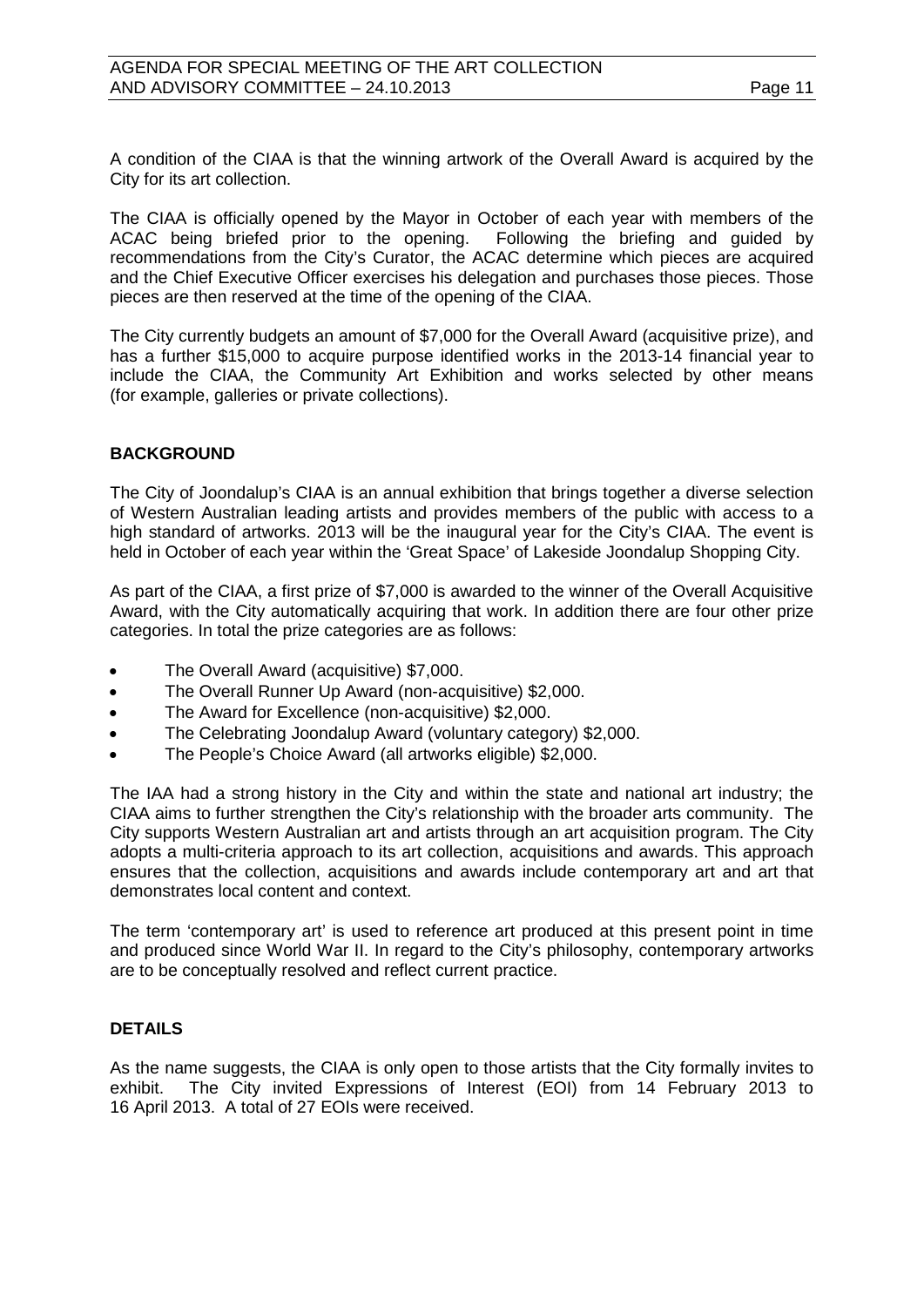Following the close of EOI, the City appointed a selection panel comprising of:

- Bruce Slatter Head of Art Department, Curtin University
- Tom Muller PS Art Space Fremantle, Director and Curator
- Sue Starcken Edith Cowan University, Art Collection Curator.

The Shortlist of artists to be invited to enter totalled eight, as follows:

- David Attwood.
- Thea Costantino.
- Mike Gray.
- Clare Mcfarlane.
- Mark Parfitt.
- Judy Rogers.
- Helen Smith.
- Roderick Sprigg.

The official opening of the 2013 CIAA is scheduled for Saturday, 26 October 2013, where the winners of each award will be presented. The winners are selected by a City appointed judging panel comprising of the following industry related professionals:

- Sandra Murray Bankwest Curator.
- Dr Darryn Anstead Coordinator of Painting, Curtin University.
- Prof. Ted Snell Director Cultural Precinct, University of Western Australia.

In addition to the City acquiring the piece of artwork that wins first prize, the City also has the opportunity to acquire other work exhibited within the CIAA. This is generally done prior to the CIAA opening, which allows the City first choice on preferred pieces.

#### **Issues and options considered**

There are three options open to the ACAC:

- accept the recommendations for acquisitions
- accept part of the recommendations for acquisitions or
- not accept any recommendations for acquisitions.

#### **Legislation / Strategic Community Plan / policy implications**

| Legislation |              |  | The ACAC and the Chief Executive Officer have been        |  |  |
|-------------|--------------|--|-----------------------------------------------------------|--|--|
|             |              |  | granted delegated authority to purchase artworks          |  |  |
|             |              |  | recommended up to an amount of \$15,000 and within budget |  |  |
|             | allocations. |  |                                                           |  |  |

#### **Strategic Community Plan**

- **Key theme Community Wellbeing.**
- **Objective** Cultural development.
- **Strategic initiative Invest in publicly accessible visual art that will present a** culturally enriched environment.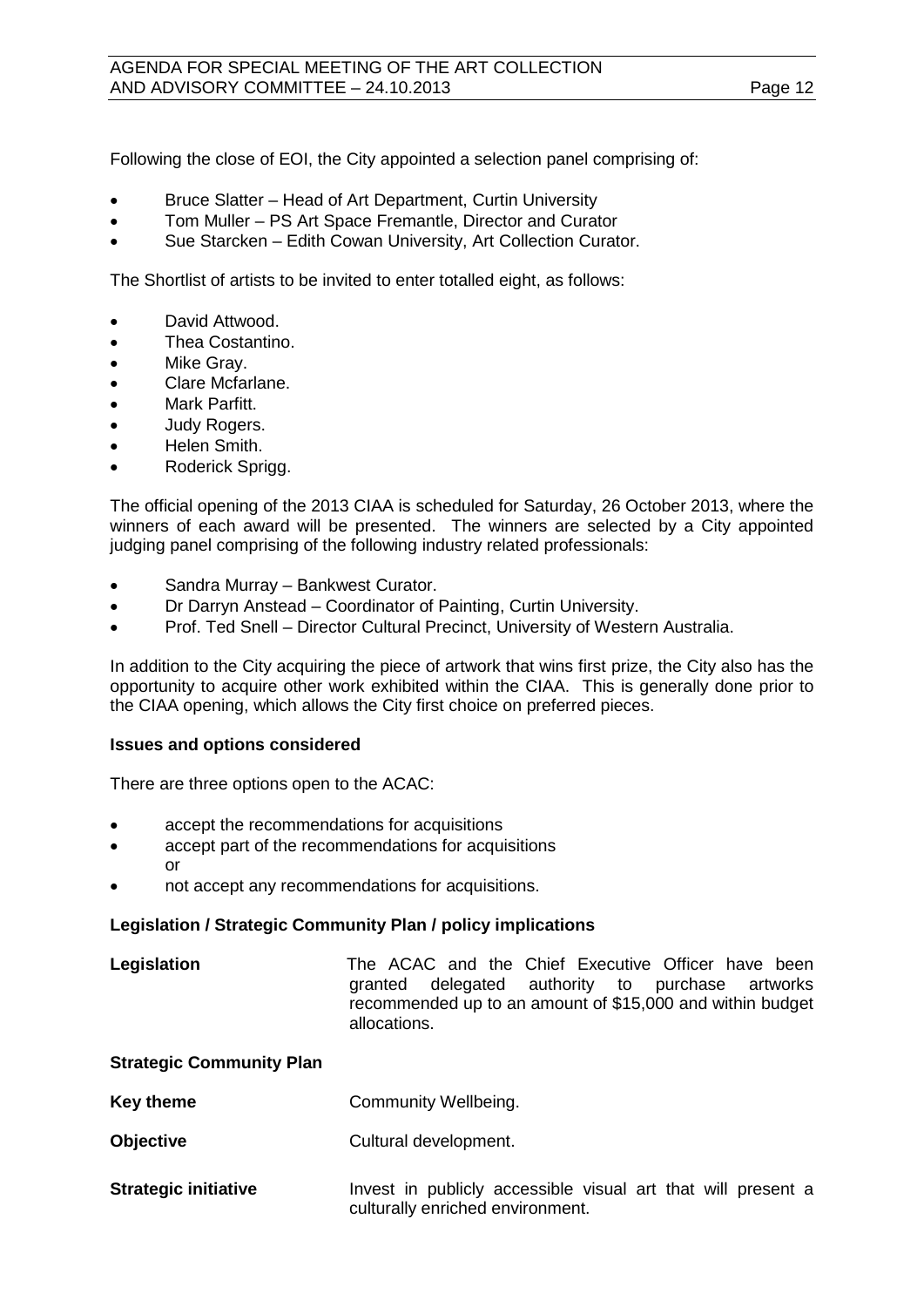**Policy** *Art Collection and Memorabilia Policy*.

#### **Risk management considerations**

The risks of adding artwork that is not aligned to the City's current art collection are as follows:

- The City's art collection is a specialised and curated collection. The integrity of the collection could be jeopardised by purchasing artworks on subjective criteria.
- The collection is building in value year on year and now represents a sizeable asset. Thus, the overall value of the collection is of concern and this will deteriorate if not directed correctly or if 'weak' works enter the collection.

When the City's art collection was assessed in December 2007, the valuer's comments noted that the City has a significant contemporary art collection of excellent financial and cultural value. Overall, selections have been made in order to build a collection of high artistic and financial value.

However, the valuer also noted that the collection has a number of low value works, which are considered a detriment to the collection as a whole and which have depreciated, representing a negative investment for the City. Generally, those works which were purchased purely on the basis of 'local content', or due to a preference for traditional craft mediums, were noted by the valuer as weak links in the collection.

#### **Financial/budget implications**

The 2013-14 Budget has an amount of \$30,000 allocated, \$7,000 for the overall winner of the CIAA acquisition award, \$8,000 for the prize winner in the CIAA non-acquisitive prizes and a further \$15,000 for the City to acquire art throughout the financial year, of which \$1,220 is currently spent.

| <b>Account No:</b><br><b>Budget Item:</b>                | C <sub>1020</sub><br>Community<br>Invitation<br><b>Art Award Acquisition</b> | <b>Account No:</b><br><b>Budget Item:</b>             | C <sub>10211</sub><br><b>Art Acquisitions</b> |
|----------------------------------------------------------|------------------------------------------------------------------------------|-------------------------------------------------------|-----------------------------------------------|
| <b>Budget Amount:</b><br><b>Amount Spent to</b><br>Date: | \$7,000<br>\$0                                                               | <b>Budget Amount:</b><br><b>Amount Spent to Date:</b> | \$15,000<br>\$1,220                           |
| <b>Proposed Cost:</b><br><b>Balance:</b>                 | \$7,000<br>\$0                                                               | <b>Proposed Cost:</b><br><b>Balance:</b>              | \$TBD<br>\$TBD                                |

All amounts quoted in this report are to be exclusive of GST.

#### **Regional significance**

The CIAA attracts entries from professional artists from across the state and is therefore considered to be a regional event hosted by the City. The on-going provision of an accessible and high-calibre art event is integral to the cultural development and vibrancy of the City and for the development of visual arts within the industry of local government.